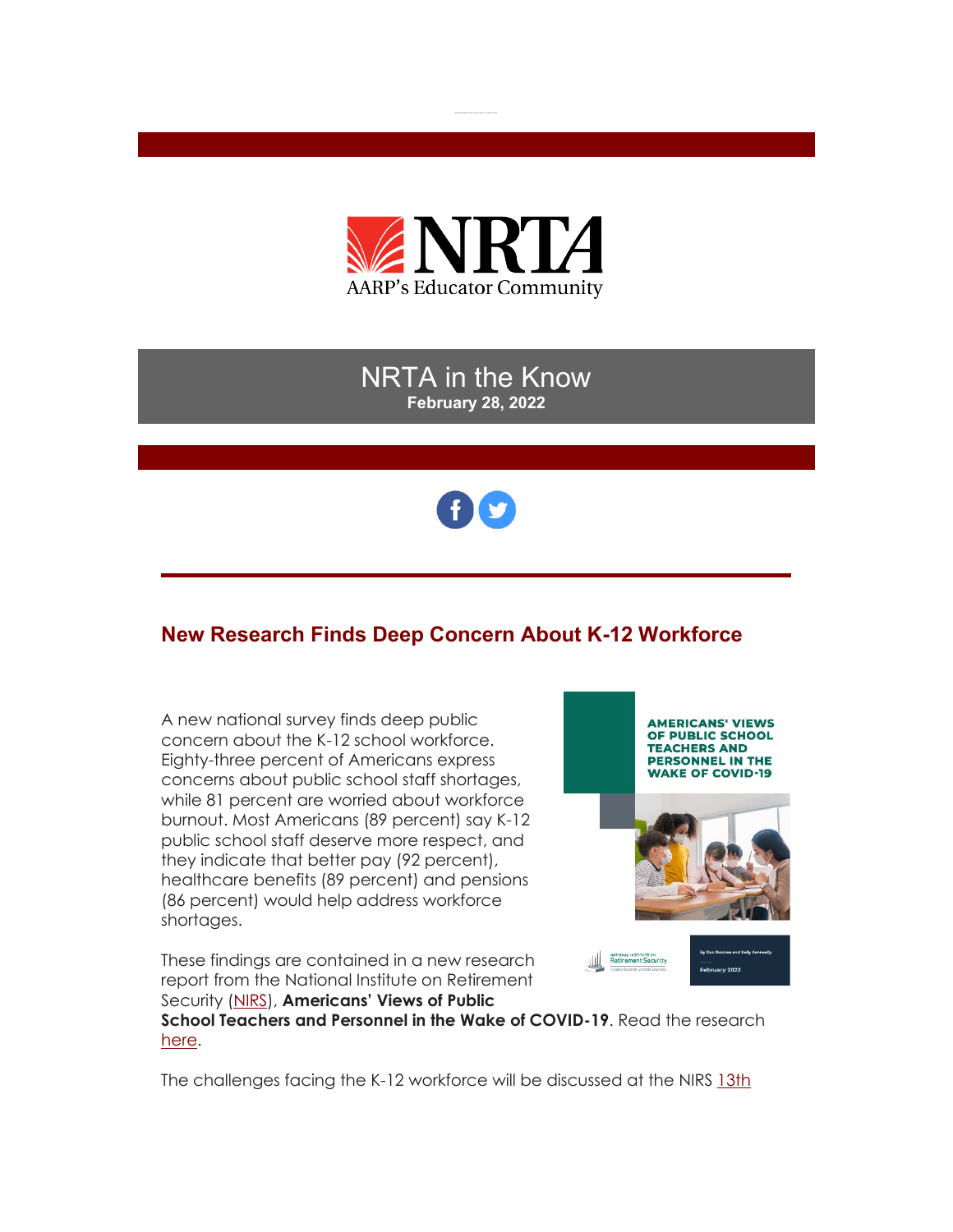[Annual Retirement Policy Conference](https://r20.rs6.net/tn.jsp?f=0012qhwOLVkWwtJHvGh27U4g2GalwCrA4LnA4EfjBT7vjGy3xqCyPR2fEI84R8RaHSPYHkDjXvMmQDXIfN9dkeFIojaN-7mCsqwFERhtlvwme32cOGgt_e61X5wVC0RixID2egvVL5YOsZjolcEOdh04w==&c=CEoJOJX_zXFJ_ThL2Xl6WgO0J116XBDbCoK4KDndWKgpJuAjKrmyrw==&ch=c4KTzrKTP9Fd_zDNGB44k_m_UVVoUepN3KzNQQnD9E-oA5TSW-MrEQ==) on **Tuesday, March 1, 2022**. The conference begins at 8:30 AM, and the education workforce panel discussion starts at 1:00 PM ET.

**Retired Educator Association (REA) leaders are invited to hear more about this research during NRTA's Monthly Call with REAs on Wednesday, March 16th at 3:00 PM ET**. Join the call via Teams [here](https://r20.rs6.net/tn.jsp?f=0012qhwOLVkWwtJHvGh27U4g2GalwCrA4LnA4EfjBT7vjGy3xqCyPR2fEI84R8RaHSPr3RgfXKTllrF464WAfaM9glERn9u32g1Zo51rxDkcTnOqWMK7WEwOOHcjqTYAd3K7bHAFiQpQ0DuCEMt1yy5xOBmMPJCej92eDwTc7XdmztIuQ2kHaj7_Qdi0FRlJNr4jWI4p4k5JMipx5SCDDVDPK2x4lQFPB8XTz2WegRJgrl4EfbPzc0AhbFU1o4pGNNi4isyiYbPEI-Nnr9CTRI70al-kJaNE0fTYt9ARtiScZZXuhv5Z49hlKvobPl54S9HFVQFonBQBug4JbCSI_-AOxZ9hvaWo7zllWfc4ZQn4H7_WA1bFYfcvtilflIMu9F_9nWNdQSZOFLHF8SfHd5EYUK8djDrtGZGA5sx63e77L9hYRqak_9PQbAa6_f1qELSbd4HGWVmL_fgSm7g7YQjpg-wdC2VZa0YtEi3vNCUCSBh-pR__r2BlJzuHoOv5pNNtLsisncOddP8FPwPaJw4u-qwZkUWgd0bVT6uORg45jxIZb17wcfe9gfvzPSzboi4JGn1vXQHZVKMd3z8RKu4PRpiTi62ytiKMGyjQBsBAdNh8pexh9ZJYlOPnjrbKGmUDzF97v7djHIWp2QdaBk3aE4lHGL0ZnuPPaChhKZnx0Dgo4Mm27eZ_N4-0iDx2Oq-n1TLTH5RkTASW5JGqdOuImcw8enEfRA8HIr4NQmXjXYIfsJauig6h90KTsnOyCSCv-DqqY4MvF5aEuZHoa-D8i9JcNZeEYhI6zHYooI2U9PXIbniNBVx5NcyP-r5ptVTbCOfnvrtdQg=&c=CEoJOJX_zXFJ_ThL2Xl6WgO0J116XBDbCoK4KDndWKgpJuAjKrmyrw==&ch=c4KTzrKTP9Fd_zDNGB44k_m_UVVoUepN3KzNQQnD9E-oA5TSW-MrEQ==) or by calling 202-774-9340, Conference ID: 976 529 641.

The survey was conducted by Greenwald Research in December 2021, and the research was made possible thanks to a grant from NRTA: AARP's Educator [Community.](https://r20.rs6.net/tn.jsp?f=0012qhwOLVkWwtJHvGh27U4g2GalwCrA4LnA4EfjBT7vjGy3xqCyPR2fLMjLWs2eq2Vb9XyxAO7MvHNNcr0sXIZWWqKylYNcQO-wNe6GVCvH0h6MqxvLqANH20BWuil2AsBGDcZuncayeM01Ac9cXU6qLehV10F26FiFztdVUk7BvY=&c=CEoJOJX_zXFJ_ThL2Xl6WgO0J116XBDbCoK4KDndWKgpJuAjKrmyrw==&ch=c4KTzrKTP9Fd_zDNGB44k_m_UVVoUepN3KzNQQnD9E-oA5TSW-MrEQ==)

**[Read the Research](https://r20.rs6.net/tn.jsp?f=0012qhwOLVkWwtJHvGh27U4g2GalwCrA4LnA4EfjBT7vjGy3xqCyPR2fEI84R8RaHSPkLlzNitvFdhtADv6esYGytWBxDGEO-BDFFPUyxbQBCYNLm1VDc3QZo9RVlz52OmPume1v0eGTXe3L1c4aOdwm2M4AJaZSfKZ_j9m0sd6J-Mm_MbGEJtagg==&c=CEoJOJX_zXFJ_ThL2Xl6WgO0J116XBDbCoK4KDndWKgpJuAjKrmyrw==&ch=c4KTzrKTP9Fd_zDNGB44k_m_UVVoUepN3KzNQQnD9E-oA5TSW-MrEQ==)**

#### **[Watch the LIVE Webcast on the NIRS Retirement Policy](https://r20.rs6.net/tn.jsp?f=0012qhwOLVkWwtJHvGh27U4g2GalwCrA4LnA4EfjBT7vjGy3xqCyPR2fEI84R8RaHSPwhR3p_ILr5zzNzu68ix5MJ9kGDQWifMTUV3p5xzs4YxHnlsTcso-dBBOIG_5aPLyaiQ9P9jeHiVnNupopUkoY93xCtQ5CPsh5_Bc-Fjl2mQ3j73h31YwDg==&c=CEoJOJX_zXFJ_ThL2Xl6WgO0J116XBDbCoK4KDndWKgpJuAjKrmyrw==&ch=c4KTzrKTP9Fd_zDNGB44k_m_UVVoUepN3KzNQQnD9E-oA5TSW-MrEQ==)  [Conference on March 1st](https://r20.rs6.net/tn.jsp?f=0012qhwOLVkWwtJHvGh27U4g2GalwCrA4LnA4EfjBT7vjGy3xqCyPR2fEI84R8RaHSPwhR3p_ILr5zzNzu68ix5MJ9kGDQWifMTUV3p5xzs4YxHnlsTcso-dBBOIG_5aPLyaiQ9P9jeHiVnNupopUkoY93xCtQ5CPsh5_Bc-Fjl2mQ3j73h31YwDg==&c=CEoJOJX_zXFJ_ThL2Xl6WgO0J116XBDbCoK4KDndWKgpJuAjKrmyrw==&ch=c4KTzrKTP9Fd_zDNGB44k_m_UVVoUepN3KzNQQnD9E-oA5TSW-MrEQ==)**

#### **Mobile Carriers Retiring 3G | What You Need to Know**

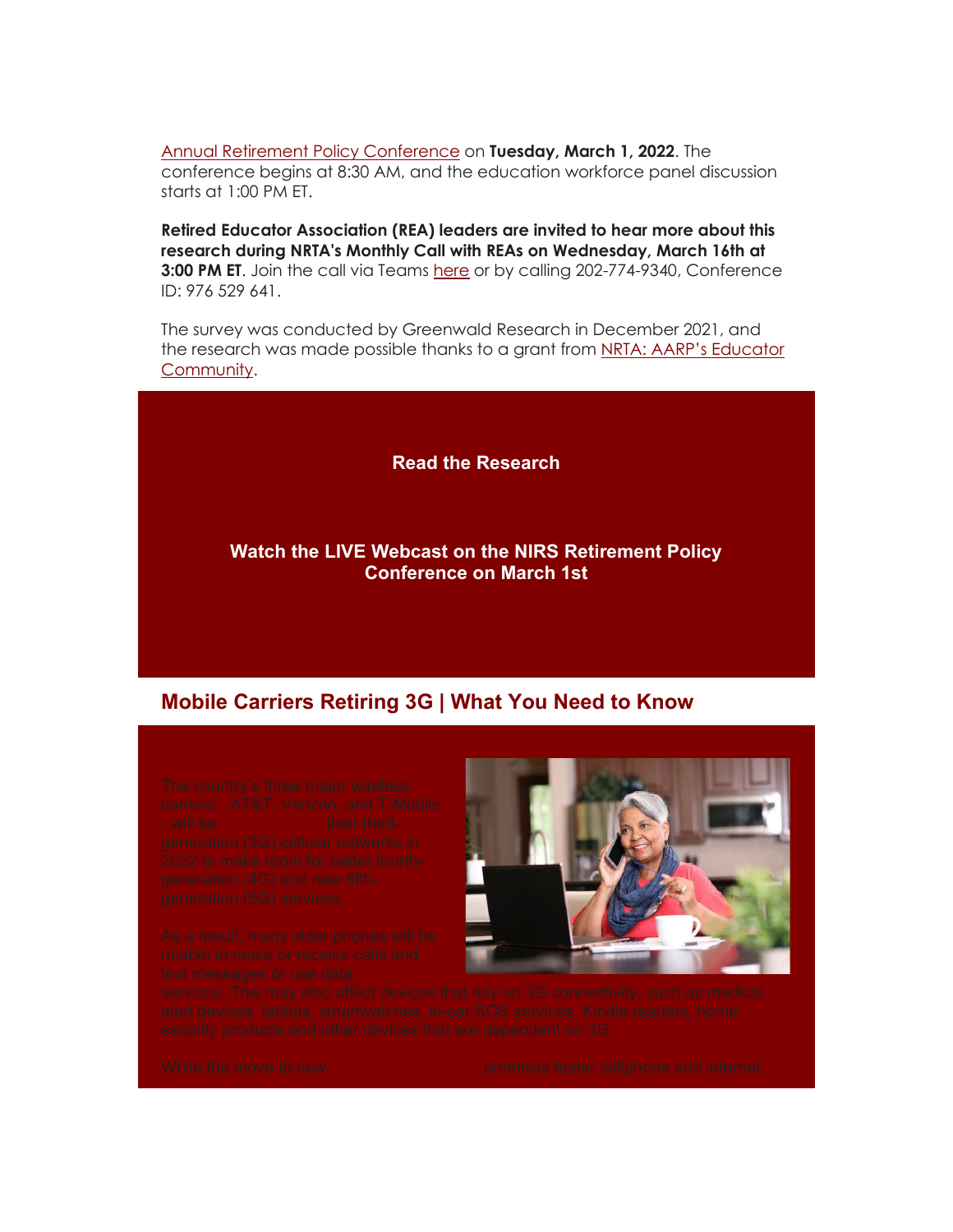**[Read More Here](https://r20.rs6.net/tn.jsp?f=0012qhwOLVkWwtJHvGh27U4g2GalwCrA4LnA4EfjBT7vjGy3xqCyPR2fEI84R8RaHSPyAWBBQDTEL24LWt2XO4tMvpB8T_ZnXAYhxYyj0A-dPTq6ee1TUwMzsTnlMaDvP5LoGpHbRQ4uouIOLlmbGhLKKJQPQqrjkC6Ts1T2QGPy3izcqYaxQey805_OOaDYW332w_xfqOPglFHWkzQSuZGRZJ49jE7_kTfmmanct01E_tFxmr6O8PVvwns-sUrPCWO&c=CEoJOJX_zXFJ_ThL2Xl6WgO0J116XBDbCoK4KDndWKgpJuAjKrmyrw==&ch=c4KTzrKTP9Fd_zDNGB44k_m_UVVoUepN3KzNQQnD9E-oA5TSW-MrEQ==)**

## **NEW Research Details Spending on Pensions**

New research from the National Association of State Retirement Administrators [\(NASRA\)](https://r20.rs6.net/tn.jsp?f=0012qhwOLVkWwtJHvGh27U4g2GalwCrA4LnA4EfjBT7vjGy3xqCyPR2fKPntHC3lV3w1Asc0u5etHvULOhc87gIBJLprSabD59Q_CMN9tlKB7t7WpFSpivqv_18kWFByQe84enCM--AWarjen6fG4-ndQ==&c=CEoJOJX_zXFJ_ThL2Xl6WgO0J116XBDbCoK4KDndWKgpJuAjKrmyrw==&ch=c4KTzrKTP9Fd_zDNGB44k_m_UVVoUepN3KzNQQnD9E-oA5TSW-MrEQ==) details contributions made by state and local governments to pension trust funds.

The [research](https://r20.rs6.net/tn.jsp?f=0012qhwOLVkWwtJHvGh27U4g2GalwCrA4LnA4EfjBT7vjGy3xqCyPR2fEiOy2RnG5Cs2IjFESa7obhfyAM7Y3np6T8PtGwafRl8XFUDJ_MeArHCk4MmbU_xULMZcmwWUGR8FJtqESmO4aayPsbfAO67ZxX2XbjLtDqbMGouDg5-OlLSEUWHMQssbyTzMf1HwCWNF8aVng38cF0=&c=CEoJOJX_zXFJ_ThL2Xl6WgO0J116XBDbCoK4KDndWKgpJuAjKrmyrw==&ch=c4KTzrKTP9Fd_zDNGB44k_m_UVVoUepN3KzNQQnD9E-oA5TSW-MrEQ==) finds that Based on the most recent information provided by the U.S. Census Bureau, in FY 19, about five percent of all state and local government spending is used to fund pension benefits for employees of state and local government.

State and local governments contributed, in aggregate, approximately \$180 billion to pension funds in FY 20, which represents a 7.4 percent increase from the prior year and



includes an additional \$6.0 billion contributed by the State of California to its public pension plans, and an advance payment of \$1.06 billion from Pennsylvania State University to the Pennsylvania State Employees' Retirement System.

Pension spending levels, however, vary widely among states, depending on various factors, and are actuarially sufficient for some pension plans and insufficient for others.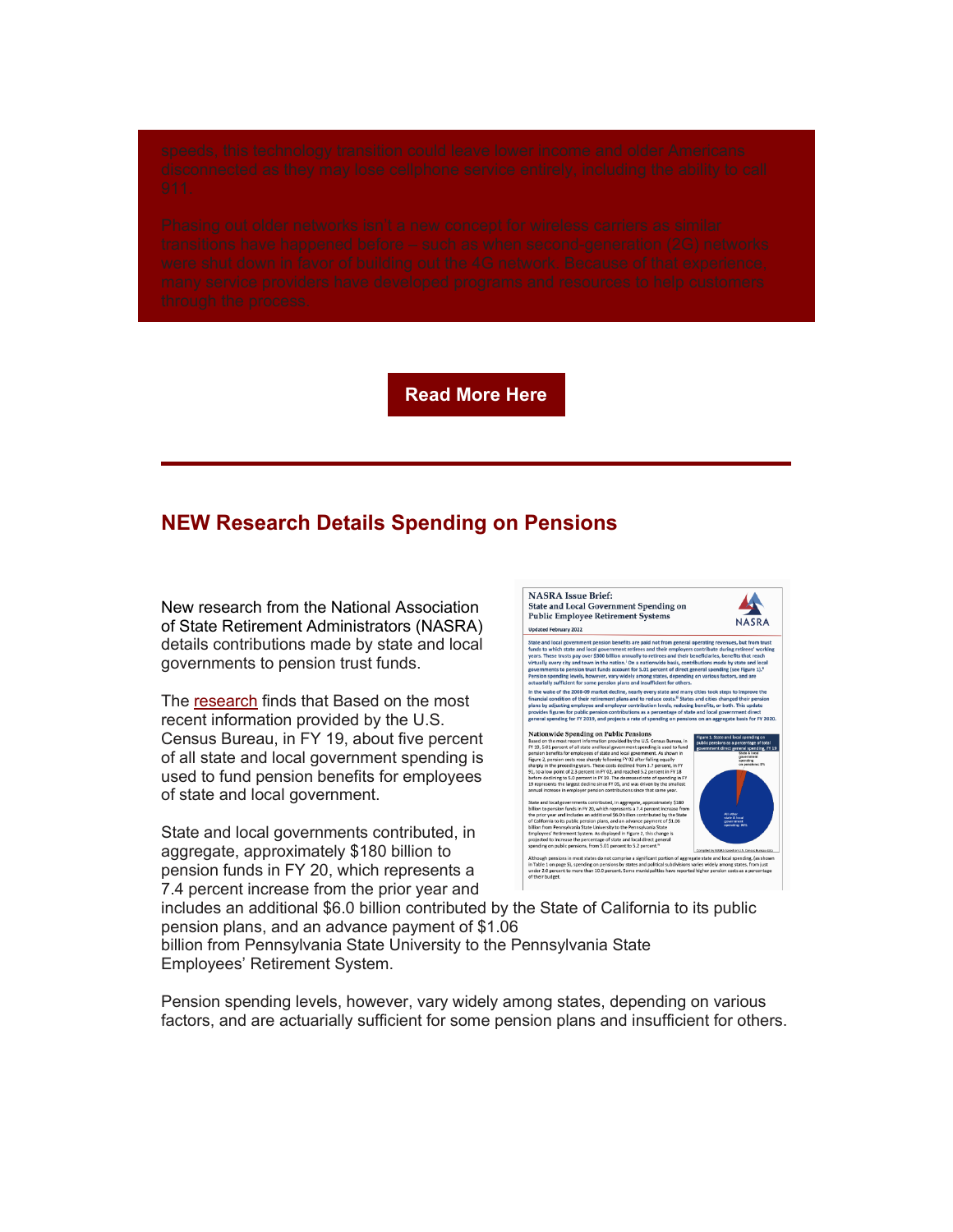#### **[Read the Research](https://r20.rs6.net/tn.jsp?f=0012qhwOLVkWwtJHvGh27U4g2GalwCrA4LnA4EfjBT7vjGy3xqCyPR2fEiOy2RnG5Cs2IjFESa7obhfyAM7Y3np6T8PtGwafRl8XFUDJ_MeArHCk4MmbU_xULMZcmwWUGR8FJtqESmO4aayPsbfAO67ZxX2XbjLtDqbMGouDg5-OlLSEUWHMQssbyTzMf1HwCWNF8aVng38cF0=&c=CEoJOJX_zXFJ_ThL2Xl6WgO0J116XBDbCoK4KDndWKgpJuAjKrmyrw==&ch=c4KTzrKTP9Fd_zDNGB44k_m_UVVoUepN3KzNQQnD9E-oA5TSW-MrEQ==)**

## **Consumer Fraud Losses Hit Record \$5.8 Billion**

Consumers reported losing a record-breaking \$5.8 billion to fraud in 2021 for a 70 percent year-over-year increase, the Federal Trade Commission (FTC) said [in a new report.](https://r20.rs6.net/tn.jsp?f=0012qhwOLVkWwtJHvGh27U4g2GalwCrA4LnA4EfjBT7vjGy3xqCyPR2fEI84R8RaHSPtaVPiDBt13aPl-VrTw9wIkd0B49j5vO_H31R6B-fThvqZ1OqjzCCGOcMLIG6bxFMCm-Ik9dWeuVWKQpRs4MaMmXPkNyEQG9kpCsYX1qTb7v9BmpsO4nZKwtLTv-7A85G59zOmCupqai9OAjHLmZkaERVi6kjozT6nw1BgJnSuURabRGCAEW0foCQm6QHFPgIiTpi8fvmzAvbYslKgtEmjMyBAaGV4puEUns8kLlor4w=&c=CEoJOJX_zXFJ_ThL2Xl6WgO0J116XBDbCoK4KDndWKgpJuAjKrmyrw==&ch=c4KTzrKTP9Fd_zDNGB44k_m_UVVoUepN3KzNQQnD9E-oA5TSW-MrEQ==)

The losses stemmed from a variety of schemes. The largest number hinged on impostors: crooks who stole money from people by posing as romantic interests, government employees, relatives in distress, tech-support experts or others, such as representatives of businesses or charities.



There were almost one million impostor scams among the nearly 2.8 million frauds reported in 2021 to the FTC's Consumer Sentinel Network.

Impostor fraud losses skyrocketed to \$2.3 billion in 2021, up from \$1.2 billion in 2020.

The Consumer Sentinel Network takes reports from law enforcement, consumer-protection agencies and partners including **AARP's Fraud Watch Network**. The reports fall into three buckets: fraud; identity theft; and other consumer complaints that run the gamut from defective appliances to predatory lending.

**[Read More Here](https://r20.rs6.net/tn.jsp?f=0012qhwOLVkWwtJHvGh27U4g2GalwCrA4LnA4EfjBT7vjGy3xqCyPR2fEI84R8RaHSPI9qHU3uKLqv4ACnzfmKydF9xtReLUwEBvM63UHDMkCNNJfPuFgFekH8YOLT4CT6NrvXNVpHYn8W0sTaUn9a3e-d2duCCsZb1oNVsGpPISKl_W_Kg9BHcS2fz6le2Xy20cp0IlX2TYXBuJ6Fe9U9OlsyLENKW0rBKQPVrn0TPenAvcs2wV3dRAW1dKXfZETsyPfQ4NWF39jg=&c=CEoJOJX_zXFJ_ThL2Xl6WgO0J116XBDbCoK4KDndWKgpJuAjKrmyrw==&ch=c4KTzrKTP9Fd_zDNGB44k_m_UVVoUepN3KzNQQnD9E-oA5TSW-MrEQ==)**

### **Taxpayers 65 and Older Eligible for Earned Income Tax Credit**